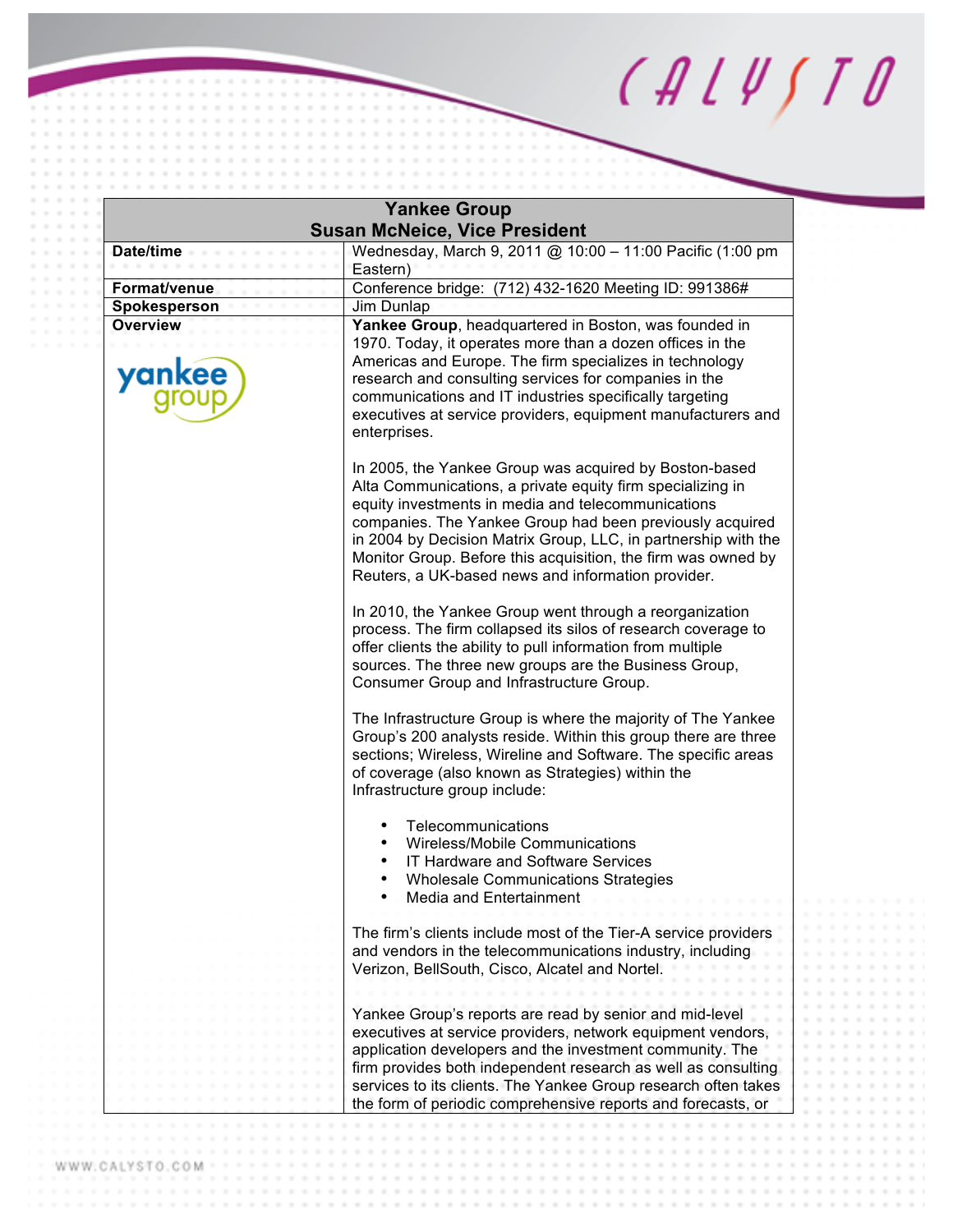|                        | shorter, timelier research notes or decision notes.                                                                                                                                                                                                                                                                                                                                                                                                                                                                                                                  |
|------------------------|----------------------------------------------------------------------------------------------------------------------------------------------------------------------------------------------------------------------------------------------------------------------------------------------------------------------------------------------------------------------------------------------------------------------------------------------------------------------------------------------------------------------------------------------------------------------|
|                        | The Yankee Group's areas of coverage include Network<br>Software Systems. Sample topics including RT charging,<br>dynamic cataloging, subscriber and policy management,<br>OSS/BSS, customer care, self-service, Web portals, revenue<br>assurance, business intelligence, middleware technologies,<br>Web services, service assurance                                                                                                                                                                                                                               |
|                        | Lead analysts: Sheryl Kingstone, Susan McNeice and Sandra<br>Palumbo                                                                                                                                                                                                                                                                                                                                                                                                                                                                                                 |
|                        | Yankee Group offers a full calendar of technology-focused<br>conferences and seminars, as well as online events, designed<br>to provide new insight, knowledge and expertise to attendees<br>around the globe.                                                                                                                                                                                                                                                                                                                                                       |
|                        | The analysts at the Yankee Group share their research and<br>opinions on the company blog found at<br>http://blogs.yankeegroup.com/.                                                                                                                                                                                                                                                                                                                                                                                                                                 |
| <b>Analyst details</b> | Vice President. Susan McNeice is vice president of software<br>research with Yankee Group's Anywhere Network team<br>(Network Software Systems), driving the company's research<br>in the areas of telecom marketing, operations and OSS/BSS<br>software strategy. Her areas of expertise include OSS/BSS,<br>subscriber and policy management, customer care, self-<br>service, RT charging, dynamic cataloging, business<br>intelligence/analytics, revenue assurance and service<br>assurance. She joined Yankee Group in June 2010.                              |
|                        | Susan has more than 25 years' experience in the<br>communications and IT industries. Prior to joining Yankee<br>Group, she led the OSS/BSS group at Stratecast, a division of<br>Frost & Sullivan, where she served as global director of<br>communications infrastructure systems and software. Before<br>that, she was director of marketing at Vibrant Solutions (now<br>Teoco) and director of conference development at<br>TeleStrategies. She also led several teams for AT&T in<br>OSS/BSS strategic planning, software definition and program<br>management. |
|                        | Susan holds an M.S. in project management from the George<br>Washington University School of Business and a B.A. in<br>economics from the University of Delaware. She has been<br>quoted in The Wall Street Journal, Dow Jones' Market Watch<br>and the San Jose Mercury News, and has published articles in<br>publications including Billing & OSS World, BillingOSS and<br>Telco 2.0.                                                                                                                                                                             |
|                        | Recent research:                                                                                                                                                                                                                                                                                                                                                                                                                                                                                                                                                     |
|                        | What's Hot at Mobile World Congress 2011<br>Feb. 9, 2011<br>http://www.yankeegroup.com/ResearchDocument.do?id=5551                                                                                                                                                                                                                                                                                                                                                                                                                                                   |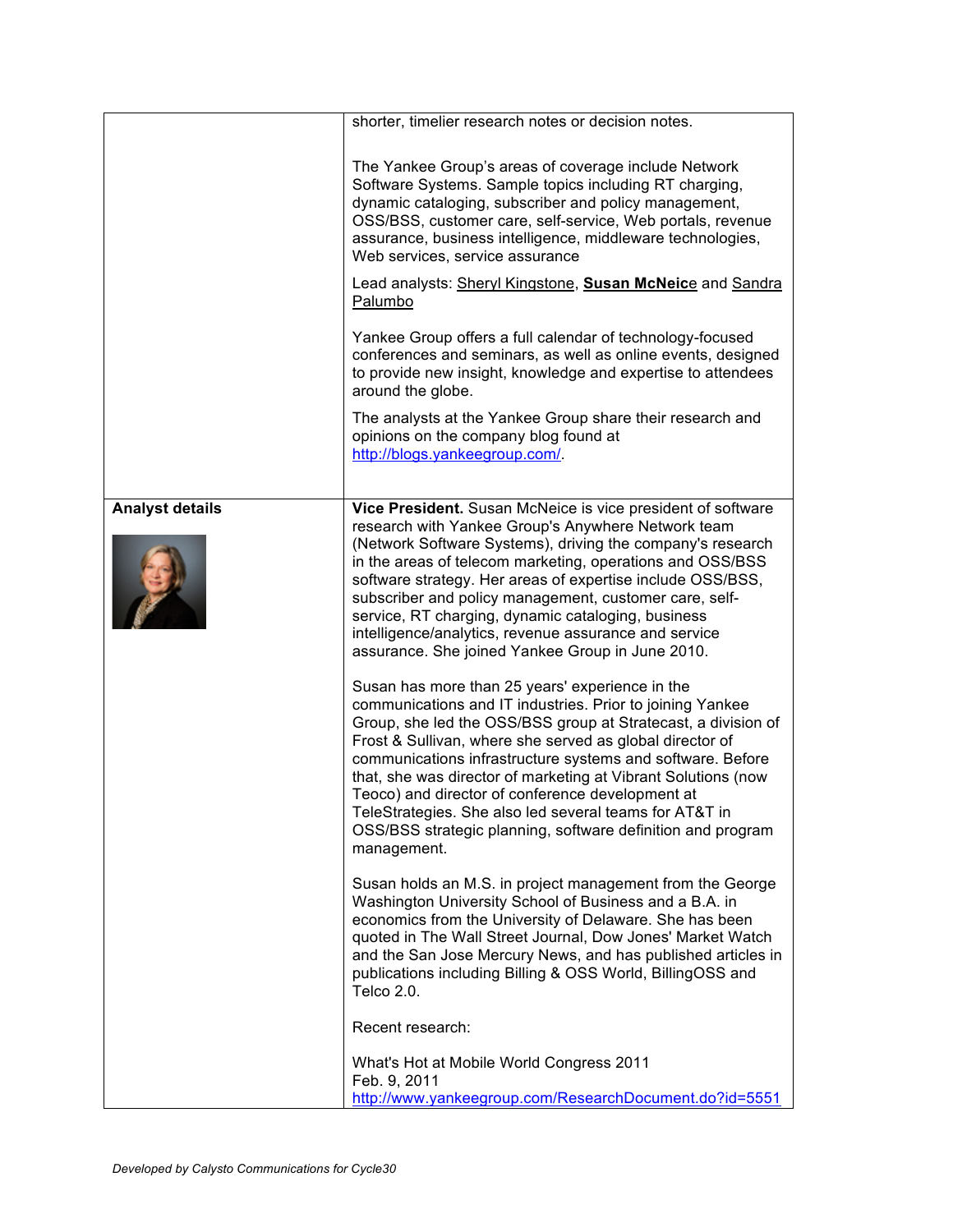|                                   | $\underline{6}$                                                                                                                                                                                                                                                                                                                                                                                                                                                     |
|-----------------------------------|---------------------------------------------------------------------------------------------------------------------------------------------------------------------------------------------------------------------------------------------------------------------------------------------------------------------------------------------------------------------------------------------------------------------------------------------------------------------|
|                                   | Link Data: Research Topic Billing & OSS, January 2011<br>Jan. 27, 2011<br>http://www.yankeegroup.com/ResearchDocument.do?id=5546<br><u>1</u>                                                                                                                                                                                                                                                                                                                        |
|                                   | 4G B/OSS: Oxymoron or Mandate?<br>Oct. 18, 2010<br>http://www.yankeegroup.com/ResearchDocument.do?id=5471<br>$\overline{0}$                                                                                                                                                                                                                                                                                                                                         |
|                                   | Recent blog posts:                                                                                                                                                                                                                                                                                                                                                                                                                                                  |
|                                   | Landfills of Cheese in Barcelona<br>February 16, 2011<br>http://blogs.yankeegroup.com/?p=5670                                                                                                                                                                                                                                                                                                                                                                       |
|                                   | Convergys Bravely Takes It on the ChinAgain<br>February 2, 2011<br>http://blogs.yankeegroup.com/?p=5587                                                                                                                                                                                                                                                                                                                                                             |
|                                   | Verizon iPhone: Customer Boon, Service Provider Bane?<br>January 13, 2011<br>http://blogs.yankeegroup.com/?p=5484                                                                                                                                                                                                                                                                                                                                                   |
| <b>Specific discussion topics</b> | Cycle30 first briefed Susan McNeice in June 2010. The<br>purpose of this briefing is to update her on the progress the<br>company has made over the past nine months.                                                                                                                                                                                                                                                                                               |
|                                   | Susan was an active participant in Cycle30-sponsored B/OSS<br>Advisory Board roundtable discussion on "Personalization:<br>Opportunity Beyond the Pitfalls of Privacy". (February 17,<br>2011) She was a contributor to the summary report and<br>featured in the summary video that was produced by Billing<br>and OSS World. Mentioning the roundtable discussion would<br>be a good introduction to the conversation with Susan.                                 |
|                                   | Before jumping into the presentation, we recommend asking<br>Susan if she has any specific questions or topics she'd like<br>you to address on this call.                                                                                                                                                                                                                                                                                                           |
|                                   | Susan will be interested in hearing about your sales efforts -<br>what kind of customers have you been speaking with, how has<br>your offerings been received by your target customers, what<br>kind of pipeline have you developed, when do you anticipate<br>closing the deal with your first customer (outside of the parent<br>company). Be prepared to discuss what have been your<br>biggest challenges so far in bringing the Cycle30 solution to<br>market. |
|                                   | Additionally, highlight November's announcement of the<br>successful conversion of GCI's cable, pay-per-view and video-<br>on-demand services from the legacy cable billing system to                                                                                                                                                                                                                                                                               |